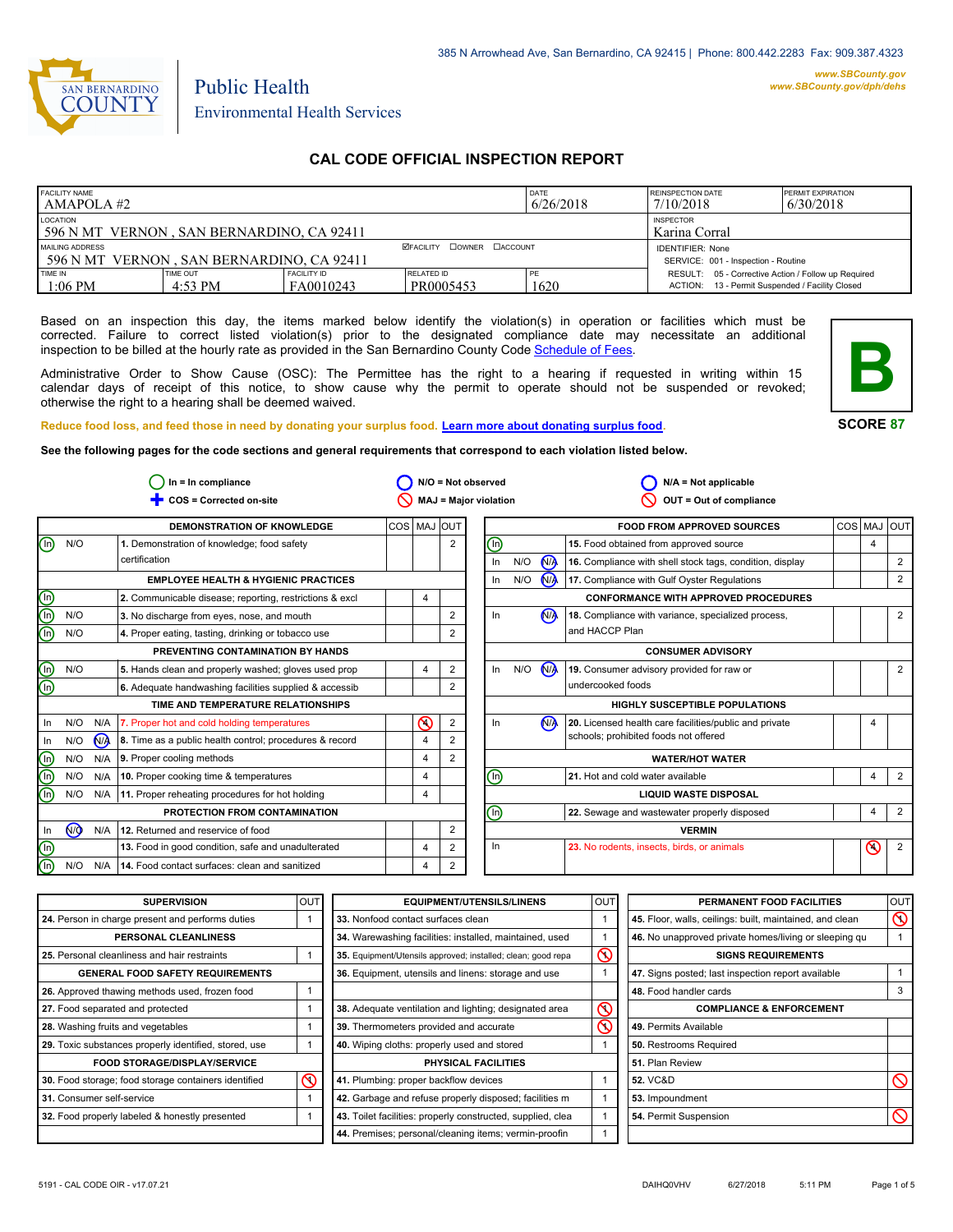

Public Health

# **CAL CODE OFFICIAL INSPECTION REPORT**

| <b>FACILITY NAME</b>                                        | DATE                              |
|-------------------------------------------------------------|-----------------------------------|
| AMAPOLA#2                                                   | 6/26/2018                         |
| LOCATION<br>596 N MT<br>SAN BERNARDINO, CA 92411<br>VERNON. | <b>INSPECTOR</b><br>Karina Corral |

# **54. PERMIT SUSPENSION**

| <b>POINTS</b> | Compliance date not specified |
|---------------|-------------------------------|
|               | Not In Compliance             |
|               | Violation Reference - HSC -   |
|               | 114409, 114405                |

#### **Inspector Comments:**

Health permit has been suspended at this time due to cockroach infestation , see violation #23 .

**Violation Description:** If an imminent health hazard is found, an enforcement officer may temporarily suspend the permit and order the food facility immediately closed. (114409, 114405)

# **7. PROPER HOT AND COLD HOLDING TEMPERATURES <b>A MAJOR A**



**Compliance date not specified Not In Compliance Violation Reference - HSC - 113996, 113998, 114037 POINTS 4**

**Inspector Comments:** Observed internal temperature for cold holding unit to measure at 54 degrees F at the cold prep table adjacent to the steam table.

The following cold holding temperatures were measured at cold holding unit :

Jalapeno Cheese Poppers: 53F Milanesa: 55F Shredded beef tacos: 65F Taquitos: 56F Container of Salsa: 55F Sliced tomatoes: 53F Sour cream:54F Pico de Gallo: 56F

Per manager items had been stored in cold holding unit more than one day (since yesterday). Manager voluntarily condemned and discarded items. Manager was instructed to not use cold holding unit until it has been repaired. Ensure that all potentially hazardous foods in cold holding are maintained at 41F or below.

**Violation Description:** Potentially hazardous foods shall be held at or below 41F or at or above 135F. (113996, 113998, 114037, 114343(a))

**More Information: [http://www.sbcounty.gov/uploads/dph/dehs/Depts/EnvironmentalHealth/FormsPublications/Food\\_Danger\\_Zone.pdf](http://www.sbcounty.gov/uploads/dph/dehs/Depts/EnvironmentalHealth/FormsPublications/Food_Danger_Zone.pdf)**

|               | 23. NO RODENTS, INSECTS, BIRDS, OR ANIMALS                |                                                                                                                                                                                                                                                                                                                                                                                                                                                                                                       | <b>MAJO</b> |  |
|---------------|-----------------------------------------------------------|-------------------------------------------------------------------------------------------------------------------------------------------------------------------------------------------------------------------------------------------------------------------------------------------------------------------------------------------------------------------------------------------------------------------------------------------------------------------------------------------------------|-------------|--|
| <b>POINTS</b> | Compliance date not specified<br><b>Not In Compliance</b> | <b>Inspector Comments:</b><br>Observed the following:                                                                                                                                                                                                                                                                                                                                                                                                                                                 |             |  |
|               | Violation Reference - HSC -<br>114259.1, 114259.4, 11425  | 5 live cockroaches of various sizes and 1 large dead cockroach on sticky trap underneath ice machine.<br>3 small live cockroaches in food storage room where ice machine/mop sink is located at.<br>7 live cockroaches of various sizes found in room adjacent to kitchen where refrigerator units, freezer, 3<br>compartment sink and dish storage rack is located (live cockroaches found on wall, in floor between freezer<br>and dish storage rack, in dishes being stored in dish storage rack). |             |  |
|               |                                                           | Due to live infestation manager was instructed to close facility down and to contact pest control. Manager was<br>instructed to keep facility closed and to send a representative to the following address for a mandatory<br>supervisory review thursday 6/28/18 at 8am:<br>385 N Arrowhead Ave, San Bernardino, CA 92415, Phone: 800.442.2283                                                                                                                                                       |             |  |
|               |                                                           | Maintain facility free of vermin.                                                                                                                                                                                                                                                                                                                                                                                                                                                                     |             |  |

**Violation Description:** Food facility shall be kept free of vermin: rodents (rats, mice), cockroaches, flies. (114259.1, 114259.4, 114259.5) Live animals are not allowed in a food facility unless, food employees with service animals may handle or care for their service animal if they wash their hands as required or persons who are licensed pursuant to Chapter 11.5 of Division 3 of the Business and Professions Code. (114259.4, 114259.5)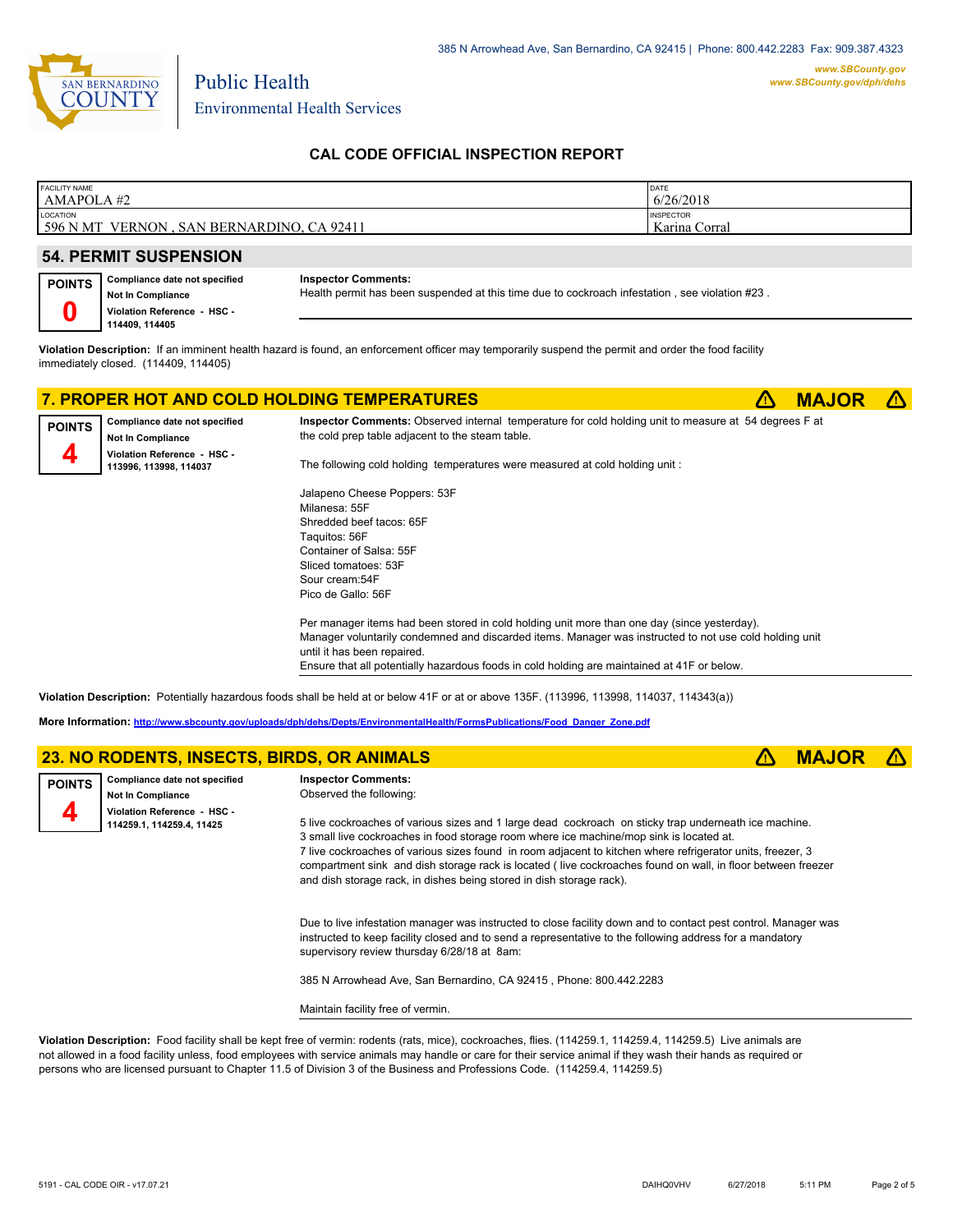

Public Health

# **CAL CODE OFFICIAL INSPECTION REPORT**

| <b>FACILITY NAME</b>                                         | DATE                              |
|--------------------------------------------------------------|-----------------------------------|
| AMAPOLA#2                                                    | 6/26/2018                         |
| LOCATION<br>596 N MT<br>VERNON<br>, SAN BERNARDINO, CA 92411 | <b>INSPECTOR</b><br>Karina Corral |

### **30. FOOD STORAGE; FOOD STORAGE CONTAINERS IDENTIFIED**

**Compliance date not specified Not In Compliance Violation Reference - HSC - 114047, 114049, 114051 POINTS 1 Inspector Comments:**  Observed the following being stored directly on floor in storage room:

2 bags of sugar 1 gallon of vanilla flavoring 2 bags of food trays 1 bag of napkins 1 bag of plates 1 bag of plastic forks.

Manager was instructed to move items off the floor and store food and food containers 6 inches above floor. Ensure that food is stored at least 6 inches above the floor on approved shelving in an approved location to prevent possible contamination.

**Violation Description:** Food shall be stored in approved containers and labeled as to contents. Food shall be stored at least 6" above the floor on approved shelving in an approved location to prevent possible contamination. (114047, 114049, 114051, 114053, 114055, 114067(h), 14069 (b))

# **35. EQUIPMENT/UTENSILS - APPROVED; INSTALLED; CLEAN; GOOD REPAIR, CAPACITY**

**Compliance date not specified Not In Compliance POINTS**

**Violation Reference - HSC - 114130, 114130.1, 114130**

**1**

**Inspector Comments:** Observed an ambient temperature of 54 degrees F at the cold holding table/refrigerator adjacent to the steam table. Manager was instructed to not use unit until unit has been repaired and a reinspection conducted by an Environmental Health Specialist.

Repair or replace cold holding prep table. Ensure equipment is operable and in good repair. A reinspection will be conducted to verify unit is maintaining cold holding temperatures at 41F or below when facility is ready to be reopened.

**Violation Description:** All utensils and equipment shall be fully operative and in good repair. (114175). All utensils and equipment shall be approved, installed properly, and meet applicable standards. (114130, 114130.1, 114130.2, 114130.3, 114130.4, 114130.5, 114132, 114133, 114137, 114139, 114153, 114155, 114163, 114165, 114167, 114169, 114177, 114180, 114182)

### **38. ADEQUATE VENTILATION AND LIGHTING; DESIGNATED AREA**

**Compliance date not specified Not In Compliance Violation Reference - HSC - 114149, 114149.1 POINTS 1 Inspector Comments:**  Observed 1 light above mop sink and food storage area to be missing a light cover. Manager was instructed to provide light cover on light to prevent contamination. Maintain light fixtures with light shields where food is stored and prepared.

Observed exhaust hood ventilation screens to have accumulated debris. Manager was instructed to clean and sanitize screens. Maintain exhaust hood clean and in good conditon.

**Violation Description:** Exhaust hoods shall be provided to remove toxic gases, heat, grease, vapors and smoke and be approved by the local building department. Canopy-type hoods shall extend 6" beyond all cooking equipment. All areas shall have sufficient ventilation to facilitate proper food storage. Toilet rooms shall be vented to the outside air by a screened openable window, an air shaft, or a light-switch activated exhaust fan, consistent with local building codes. (114149, 114149.1) Adequate lighting shall be provided in all areas to facilitate cleaning and inspection. Light fixtures in areas where open food is stored, served, prepared, and where utensils are washed shall be of shatterproof construction or protected with light shields. (114149.2, 114149.3, 114252, 114252.1)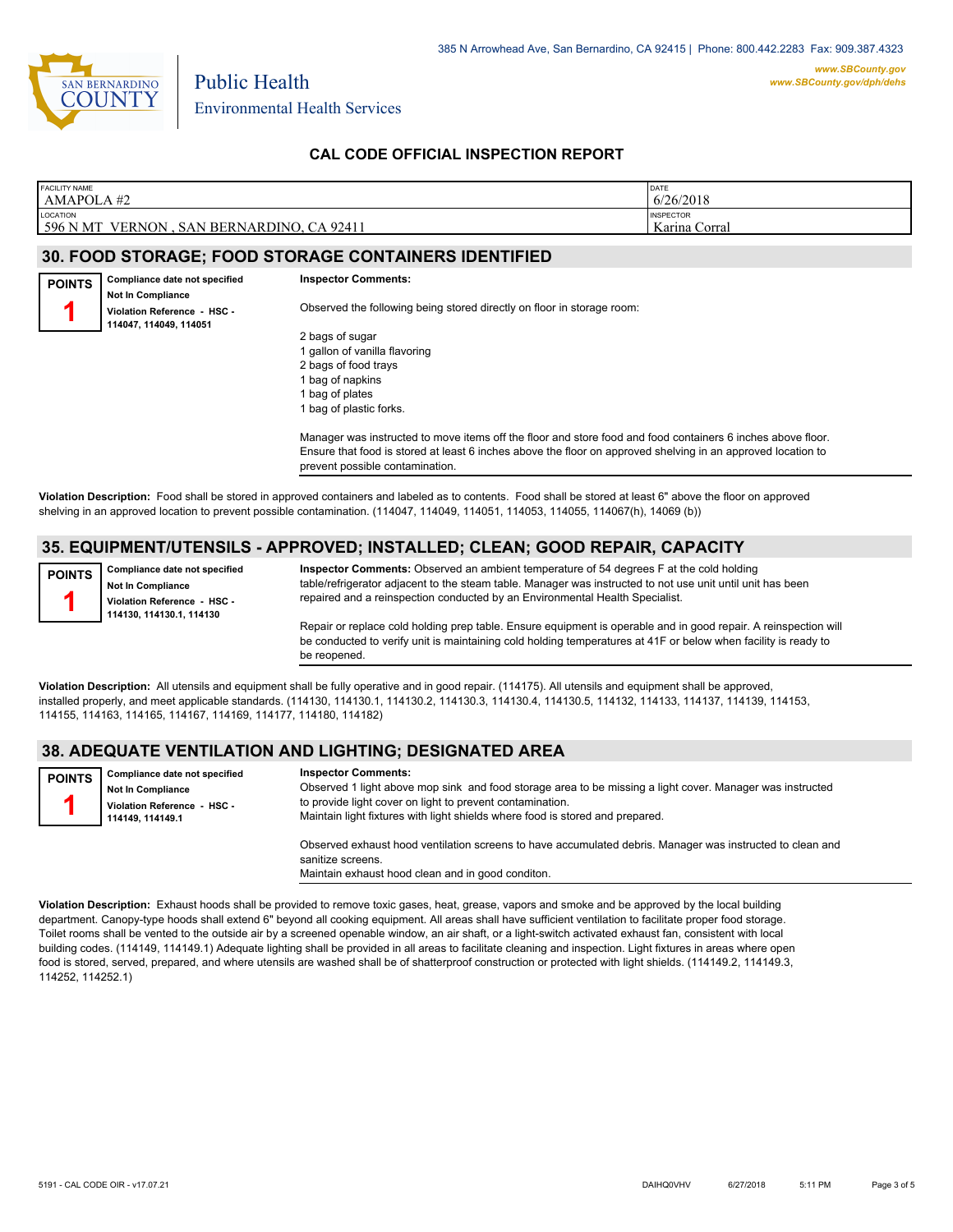

# **CAL CODE OFFICIAL INSPECTION REPORT**

| 6/26/2018<br>AMAPOLA#2                                                                             |  |
|----------------------------------------------------------------------------------------------------|--|
| LOCATION<br><b>INSPECTOR</b><br>596 N MT<br>Karina Corral<br>VERNON.<br>, SAN BERNARDINO, CA 92411 |  |

### **39. THERMOMETERS PROVIDED AND ACCURATE**

Public Health

| <b>POINTS</b> | Compliance date not specified | <b>Inspector Comments:</b>                                                               |
|---------------|-------------------------------|------------------------------------------------------------------------------------------|
|               | <b>Not In Compliance</b>      | Observed non functioning thermometers in 2 door refrigerator unit and cold holding unit. |
|               | Violation Reference - HSC -   | Manager was instructed to replace thermometers.                                          |
|               | 114157.114159                 | Maintain thermometers in good condition and in all refrigerator units.                   |

**Violation Description:** An accurate easily readable metal probe thermometer suitable for measuring temperature of food shall be available to the food handler. A thermometer +/- 2 F shall be provided for each hot and cold holding unit of potentially hazardous foods and high temperature warewashing machines. (114157, 114159)

**More Information: <http://www.sbcounty.gov/uploads/dph/dehs/Depts/EnvironmentalHealth/FormsPublications/CalibratingThermometer.pdf>**

#### **45. FLOORS, WALLS AND CEILINGS: BUILT, MAINTAINED, AND CLEAN**

| <b>POINTS</b> | Compliance date not specified<br><b>Not In Compliance</b><br>Violation Reference - HSC -<br>114143 (d), 114266 | <b>Inspector Comments:</b><br>Observed ceiling above ice machine with white patching and cracks.<br>Observed holes on walls above mop sink and behind ice machine.<br>Observed crack tiles by front door entrance. |
|---------------|----------------------------------------------------------------------------------------------------------------|--------------------------------------------------------------------------------------------------------------------------------------------------------------------------------------------------------------------|
|               |                                                                                                                | Manager was instructed to repair or replace tile and cracked ceiling. Manager was also instructed to repair and<br>seal holes. Maintain all walls and ceilings in good repair.                                     |

**Violation Description:** The walls / ceilings shall have durable, smooth, nonabsorbent, and washable surfaces. All floor surfaces, other than the customer service areas, shall be approved, smooth, durable and made of nonabsorbent material that is easily cleanable. Approved base coving shall be provided in all areas, except customer service areas and where food is stored in original unopened containers. Food facilities shall be fully enclosed. All food facilities shall be kept clean and in good repair. (114143 (d), 114257, 114266, 114268, 114268.1, 114271, 114272) Cleaning must be an approved dustless method. (114268.1) Mats and duckboards, if used, must be removable and easily cleanable. (114272) Open-air barbecues or wood-burning ovens floor surfaces must extend a minimum of five feet and be impervious or easily cleanable. (114143(d))

| 52. VC & D    |                                       |                                                                                                                                                                                                                                                                                                                                                                                   |
|---------------|---------------------------------------|-----------------------------------------------------------------------------------------------------------------------------------------------------------------------------------------------------------------------------------------------------------------------------------------------------------------------------------------------------------------------------------|
| <b>POINTS</b> | Compliance date not specified         | <b>Inspector Comments:</b>                                                                                                                                                                                                                                                                                                                                                        |
|               | <b>Not In Compliance</b>              | The following has been voluntary condemned and discarded by manager:                                                                                                                                                                                                                                                                                                              |
|               | Violation Reference - HSC -<br>113980 | I small container Jalapeno Cheese Poppers: 53F<br>2 pieces of meat (Milanesa): 55F<br>2 small containers of Shredded beef tacos: 65F<br>2 containers of Taguitos: 56F<br>4 bottle containers and 1 small container of Salsa: 55F<br>I small container of sliced tomatoes<br>1 small container of quacamole<br>I small container of pico de gallo<br>small container of sour cream |
|               |                                       | I small container of finely shredded white cheese                                                                                                                                                                                                                                                                                                                                 |

**Violation Description:** Operator has voluntarily consented to the condemnation and destruction of food as said material being unfit for human consumption or otherwise in violation of California Health and Safety Code, Division 104, Part 5, Chapter 1 through 8, the disposition of which is provided for by Chapter 8, Article 3, Section 111895.

"I (We) hereby voluntarily agree to the condemnation and destruction of the following material(s) listed in violation number 52. By signing this Offical Inspection Report (OIR), I (We) hereby release the County of San Bernardino and its agent from any and all liability."

#### **IMPORTANT: Risk Based Inspection Frequency**

Food facilities that pose a higher risk level for causing foodborne illness will be subject to an additional inspection, to be billed at the hourly rate as provided in the San Bernardino County Code S[chedule of Fees. Facilitie](http://www.amlegal.com/nxt/gateway.dll/California/sanbernardinocounty_ca/title1governmentandadministration/division6countyfees/chapter2scheduleoffees?f=templates$fn=default.htm$3.0$vid=amlegal:sanbernardinocounty_ca$anc=JD_16.0213B)s that received one or more of the following will be elevated to a high risk tier:

- A score letter of "C" or lower on one of the last two graded inspections,
- A score letter of "B" on two of the last three graded inspections,
- Repeated "four (4) point violation Risk Factor" (critical violation codes 1-23) on the last two inspections, or
- · Four (4) or more critical violations (codes 1-23) noted during an inspection, or
- A permit suspension (closure) on your last graded inspection.